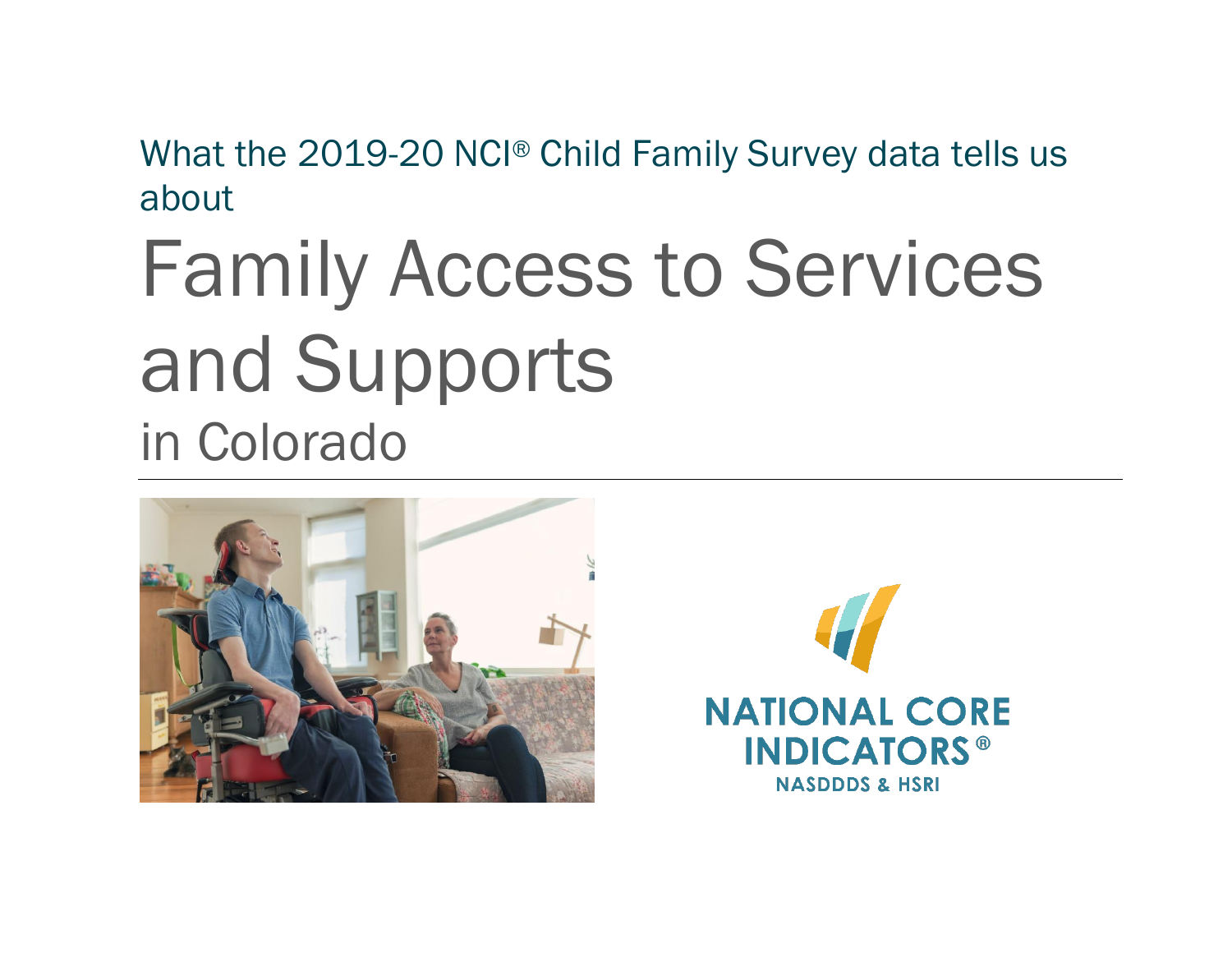#### This report tells us about:

- What NCI tells us about family access to services and supports
- Why this is important
- Where to find out more about access to services and supports in Colorado

# What is NCI?

Each year, NCI asks people with intellectual and developmental disabilities (IDD) and their families how they feel about their lives and the services they get. NCI uses surveys so that the same questions can be asked to people in all NCI states.

# Who answered questions to this survey?

Questions for this survey are answered by a person who lives in the same house as a child who is getting services from the state. Most of the time, a parent answers these questions. Sometimes a sibling or someone who lives with the child and knows them well answers these questions.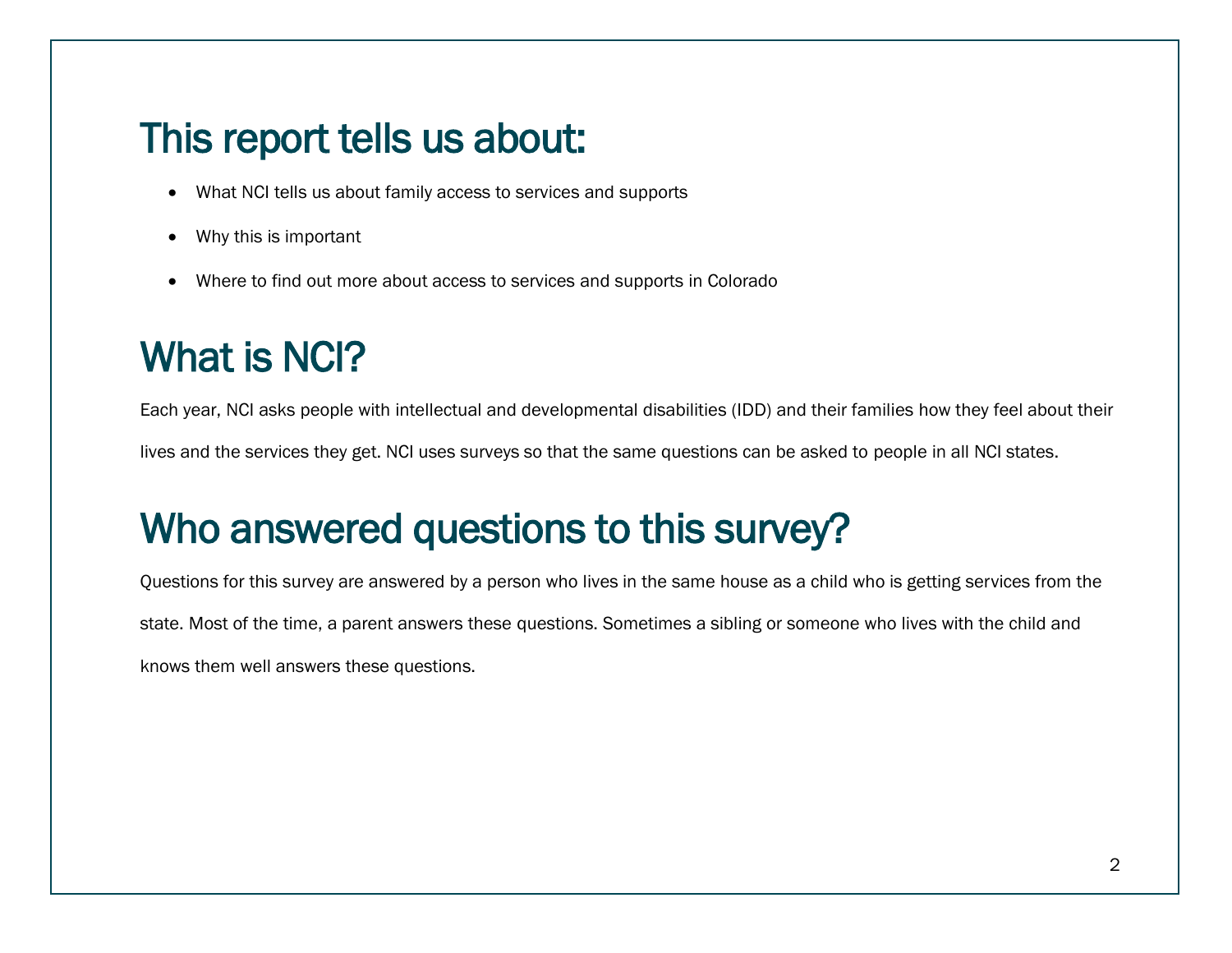#### How are data shown in this report?

NCI asks questions about planning services and supports for children who get services from the state. In this report we see how family members of children getting services answered questions about planning services and supports.

- In this report, when we say "you" we mean the person who is answering the question (most of the time, a parent).
- In this report, when we say "child" we mean the child who is getting services from the state.

This report includes Colorado's Child and Family Survey data compared to the weighted NCI Average. State outcomes that are statistically significantly higher or lower than the NCI Average are indicated with an arrow:

- 1. Outcomes where the state is significantly above the NCI average are denoted with an up arrow ▲
- 2. Outcomes where the state is significantly below the NCI average are denoted with a down arrow ▼

Significance is taken a .01 and account for effect size. For more information about significance testing and effect sized, please see the Methodology section of the National report: [https://www.nationalcoreindicators.org/upload/core-](https://www.nationalcoreindicators.org/upload/core-indicators/2019-20_CFS_National_Report.pdf)

indicators/2019-20 CFS National Report.pdf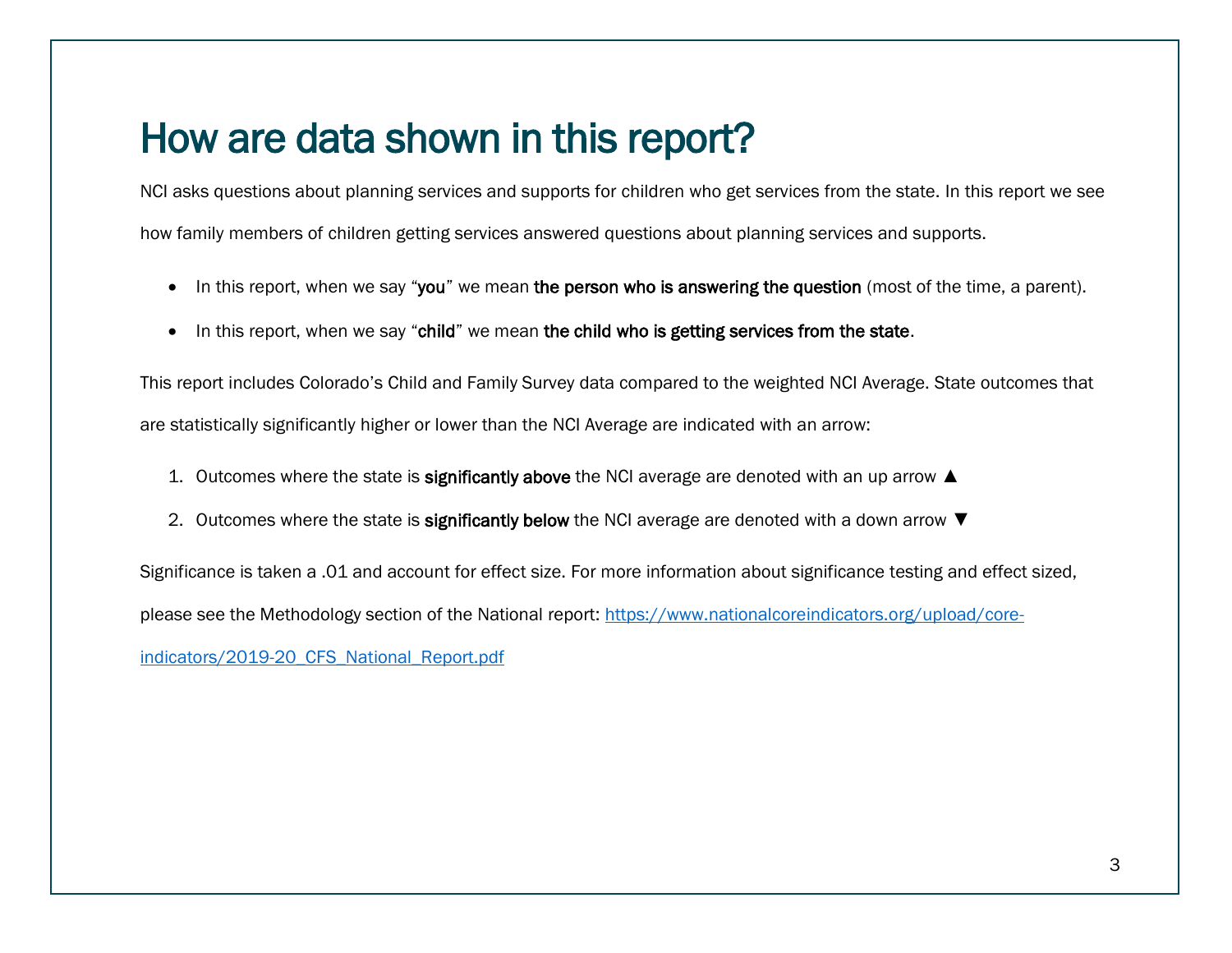We use words and figures to show the number of yes and no answers we got. Some of our survey questions have more than a yes or no answer. They ask people to pick: "always," "usually," "sometimes," or "seldom/never." For this report, we count all "always" answers as yes. All others we count as no.

We round percentages to the nearest ten percent. To round, we look at the last digit in a number. If the digit is 5 or more, we "round up" to the next highest number with a zero. If the digit is 4 or less, we "round down" to the next lowest number with a zero.



For example:

If 87% of people say their family member can see a dentist when needed, we "round up" to 90%.

If 12% of people say they are always able to get and use respite services when needed, we "round down" to 10%.

This report can help people talk about services and supports. If you want more information, you can look up the full report at:

[https://www.nationalcoreindicators.org](https://www.nationalcoreindicators.org/)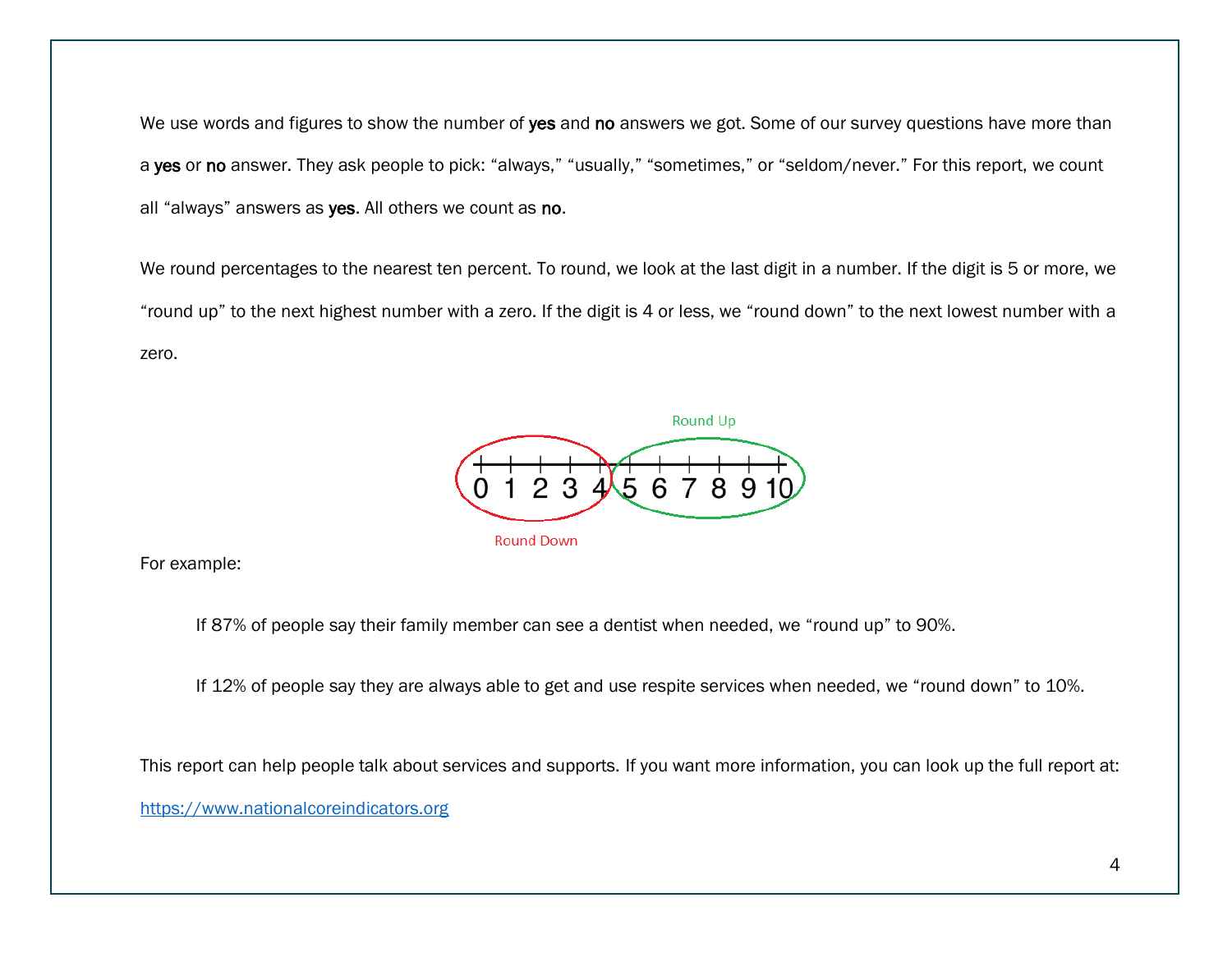

# Making Connections – Why Is This Important?

Most of the children with IDD who get services and supports live with their families. It is important to know if families with children are getting their needs met. The Child Family Survey provides a way for these families to share what they know about whether their family member receives needed health and other supports to help them to grow and to develop the skills they will need to live a good life. Supports include equipment needed for mobility and communication as well as access to health providers. Families provide their perspective on whether these services and supports are available, adequate and timely. This feedback can be shared with state officials (like a governor or mayor) and policy makers. This report gives families a way of letting state officials and policy makers know what is working for them and what is not working.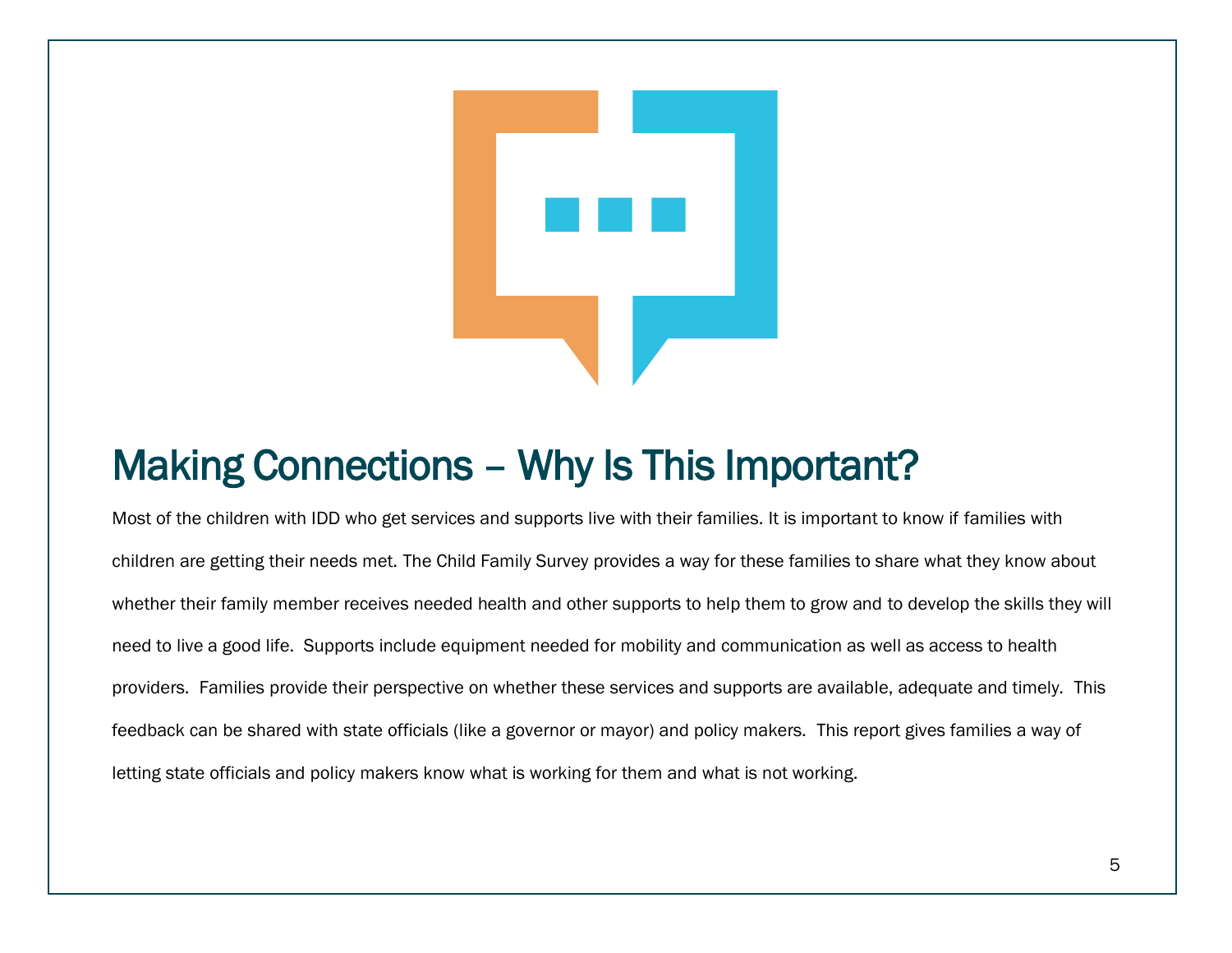#### Access to Healthcare Services

It is important for people to be able to see healthcare professionals so they can stay healthy. Healthcare professionals are people like doctors, dentists, counselors and psychologists. NCI asks families if their family member who gets services from the state is able to see the healthcare professionals they need. NCI also asks if healthcare professionals understand their needs.

Reminder:

- When we say "you" we mean the person who is answering the question (most of the time, a parent).
- When we say "child" we mean the child who is getting services from the state.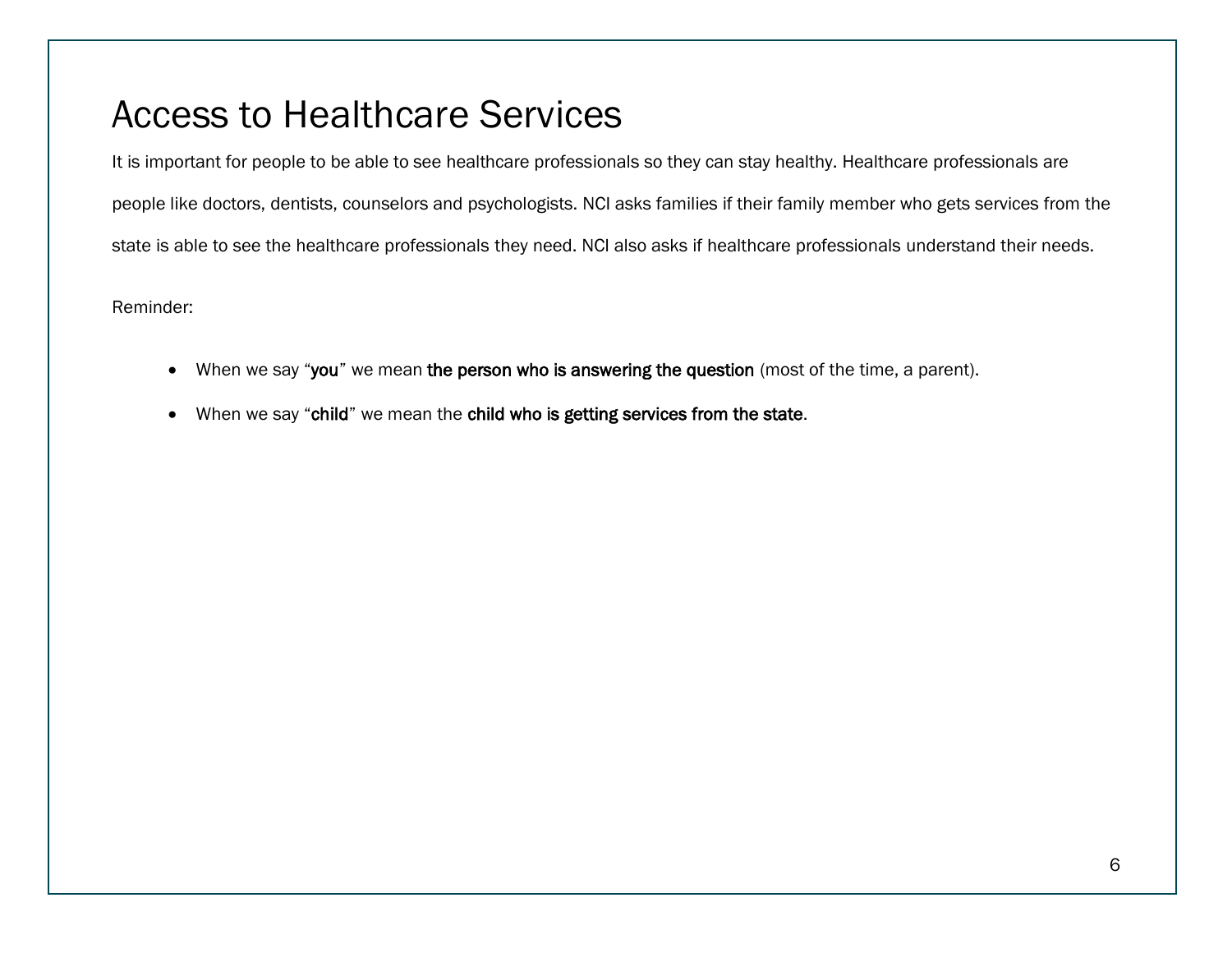Can your child always see health professionals (like a doctor or psychologist) when needed?







NCI tells us **6** out of every **10** people said **their child can** *always* **see health professionals when needed. ▼**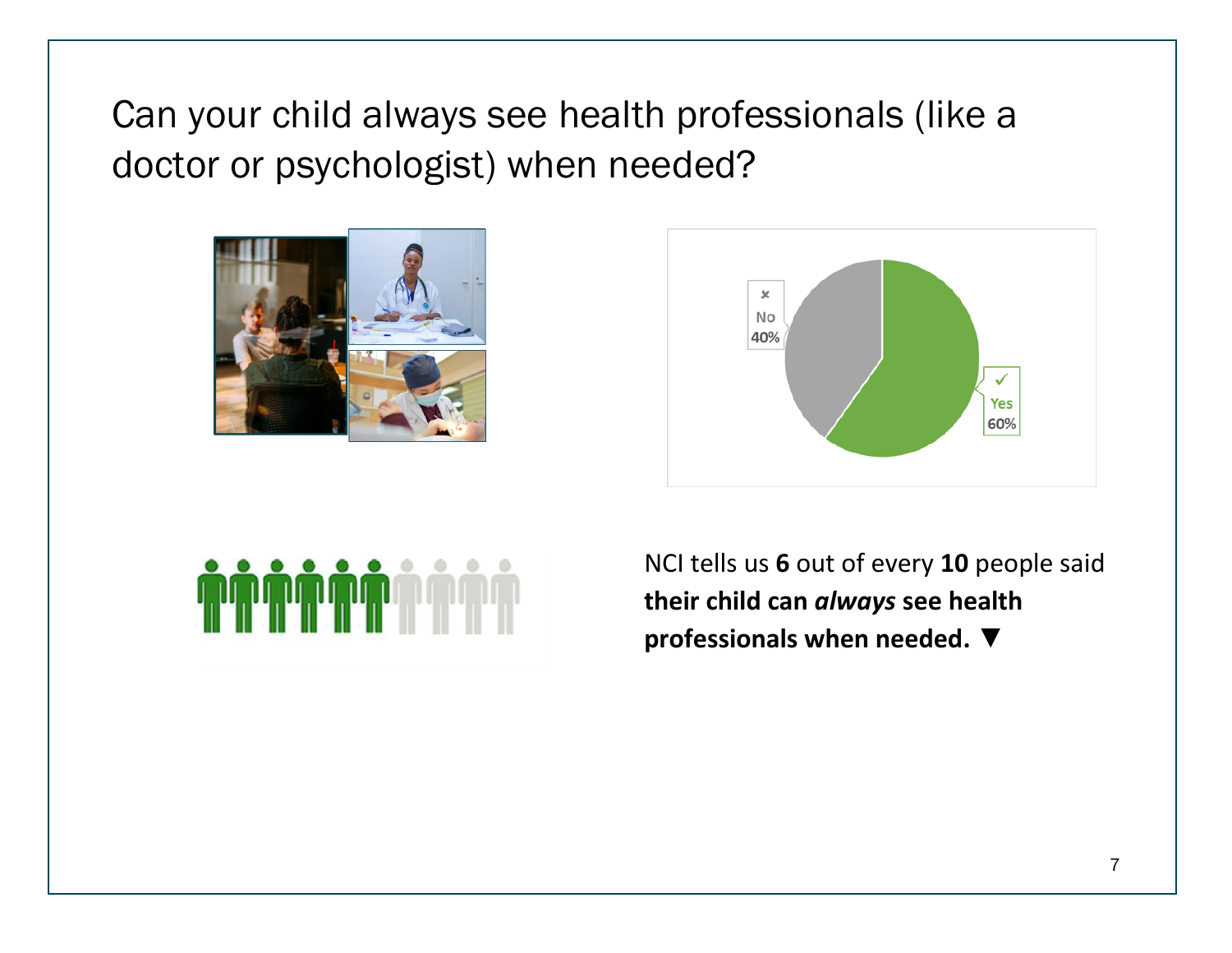Does your child's primary care doctor always understand your child's needs related to his/her disability?







NCI tells us **6** out of every **10** people said **their child's primary care doctor always understands their child's needs related to his/her disability.**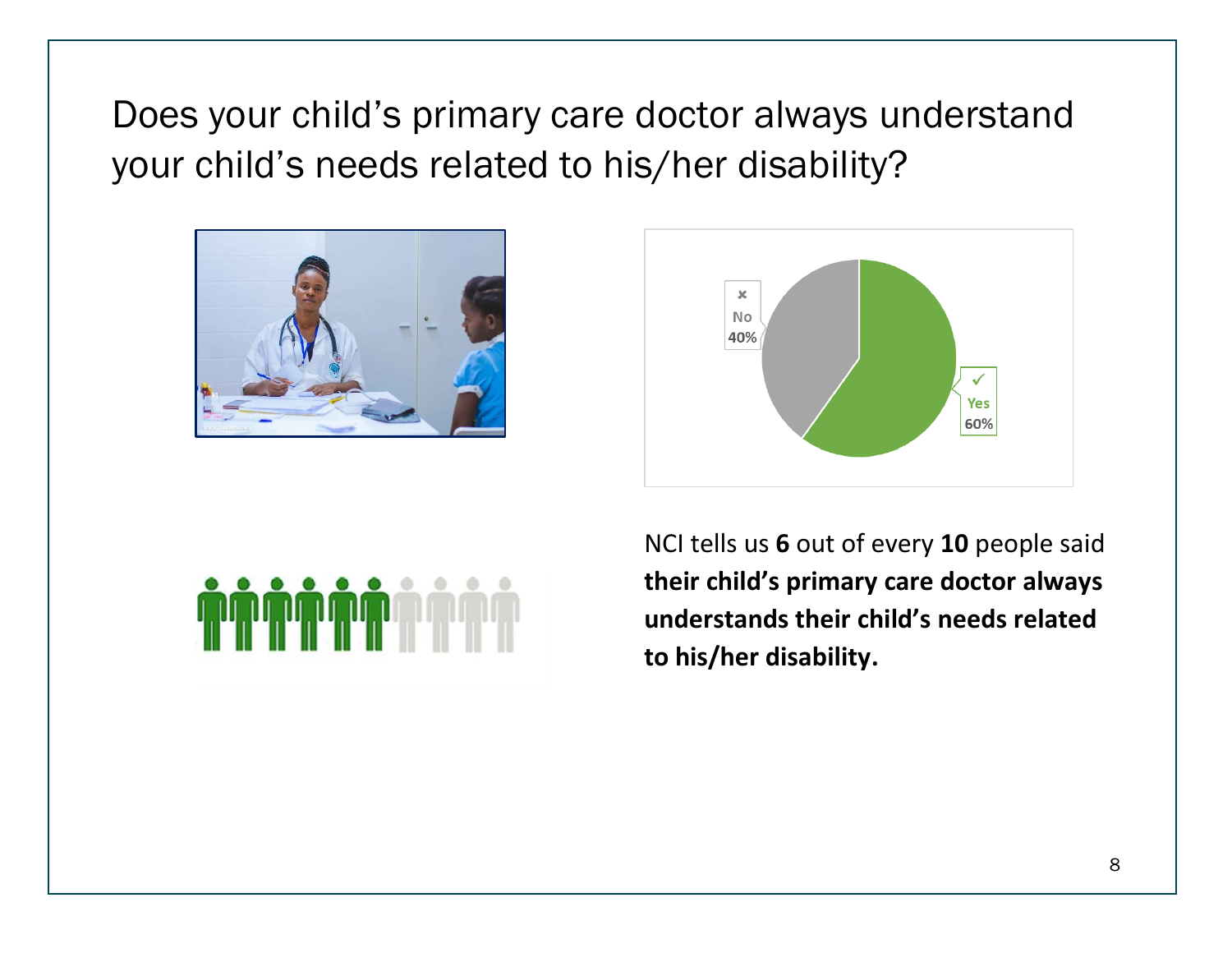#### Can your child always go to the dentist when needed?







NCI tells us **7** out of every **10** people said **their child can** *always* **go to the dentist when needed.**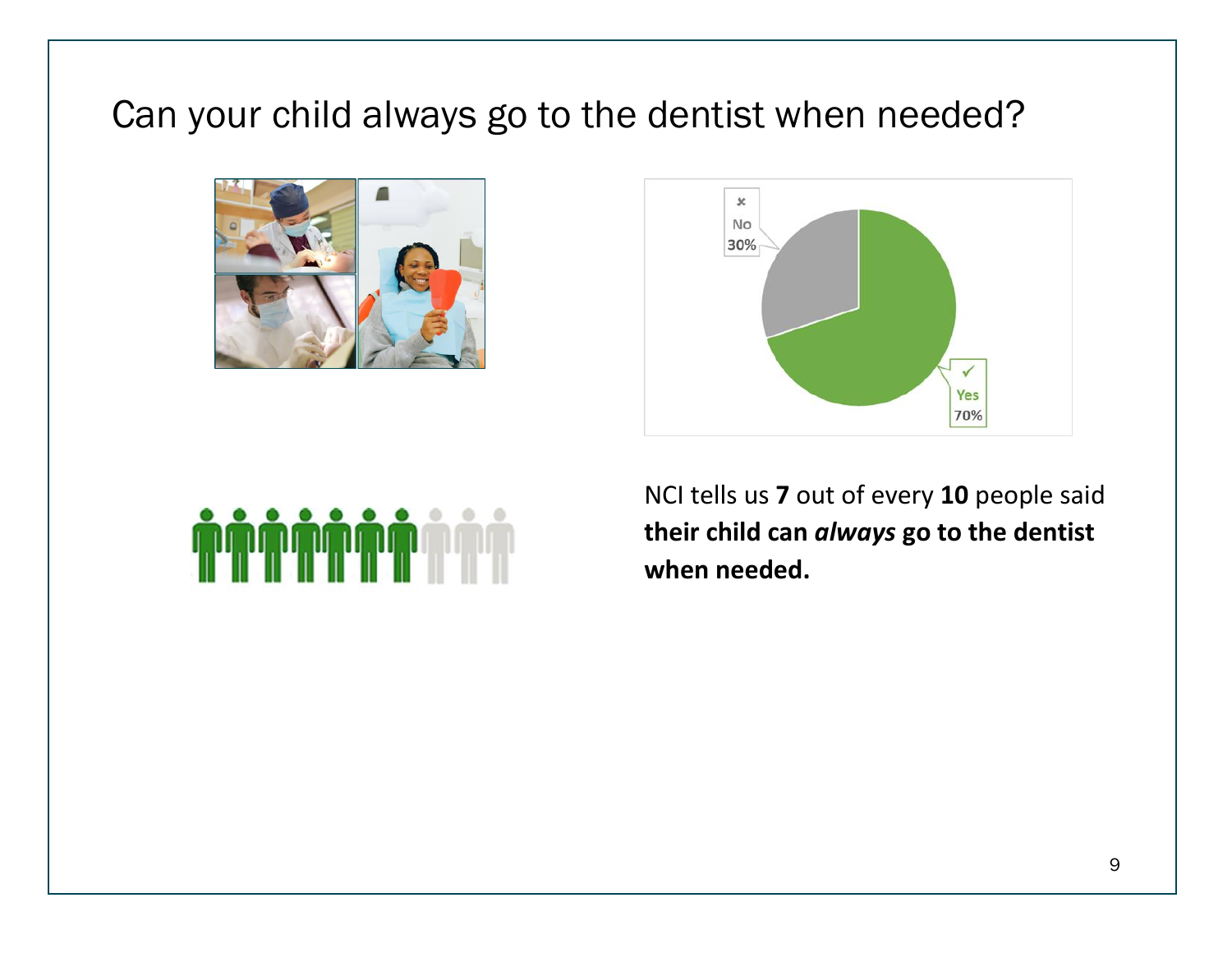Does your child's dentist always understand your child's needs related to his/her disability?





NCI tells us **5** out of every **10** people said **their child's dentist** *always* **understands their child's needs related to his/her disability.**

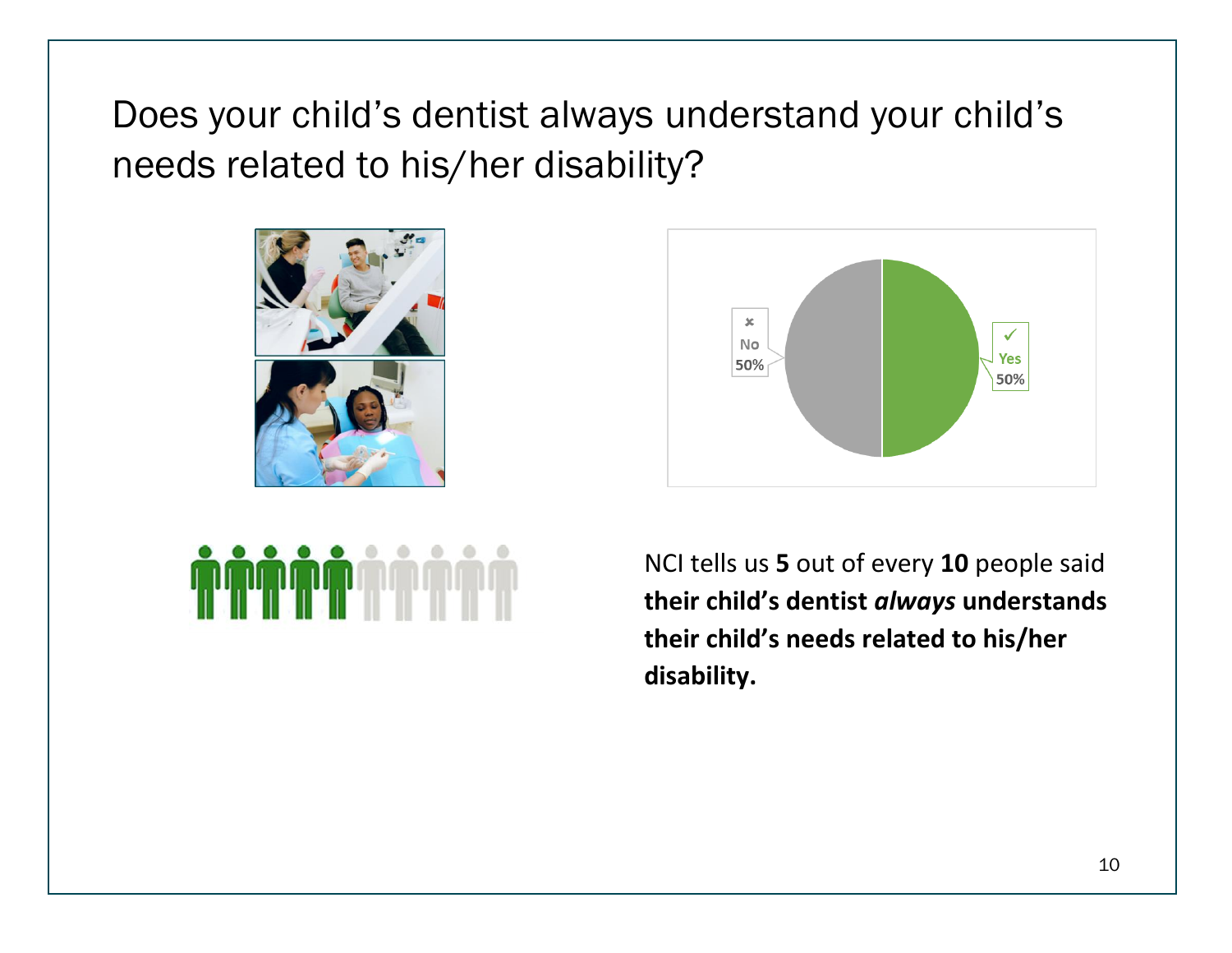If your child takes medications, do you always know what they're for?







NCI tells us **10** out of every **10** people **whose child takes medication said they**  *always* **know what they're for.**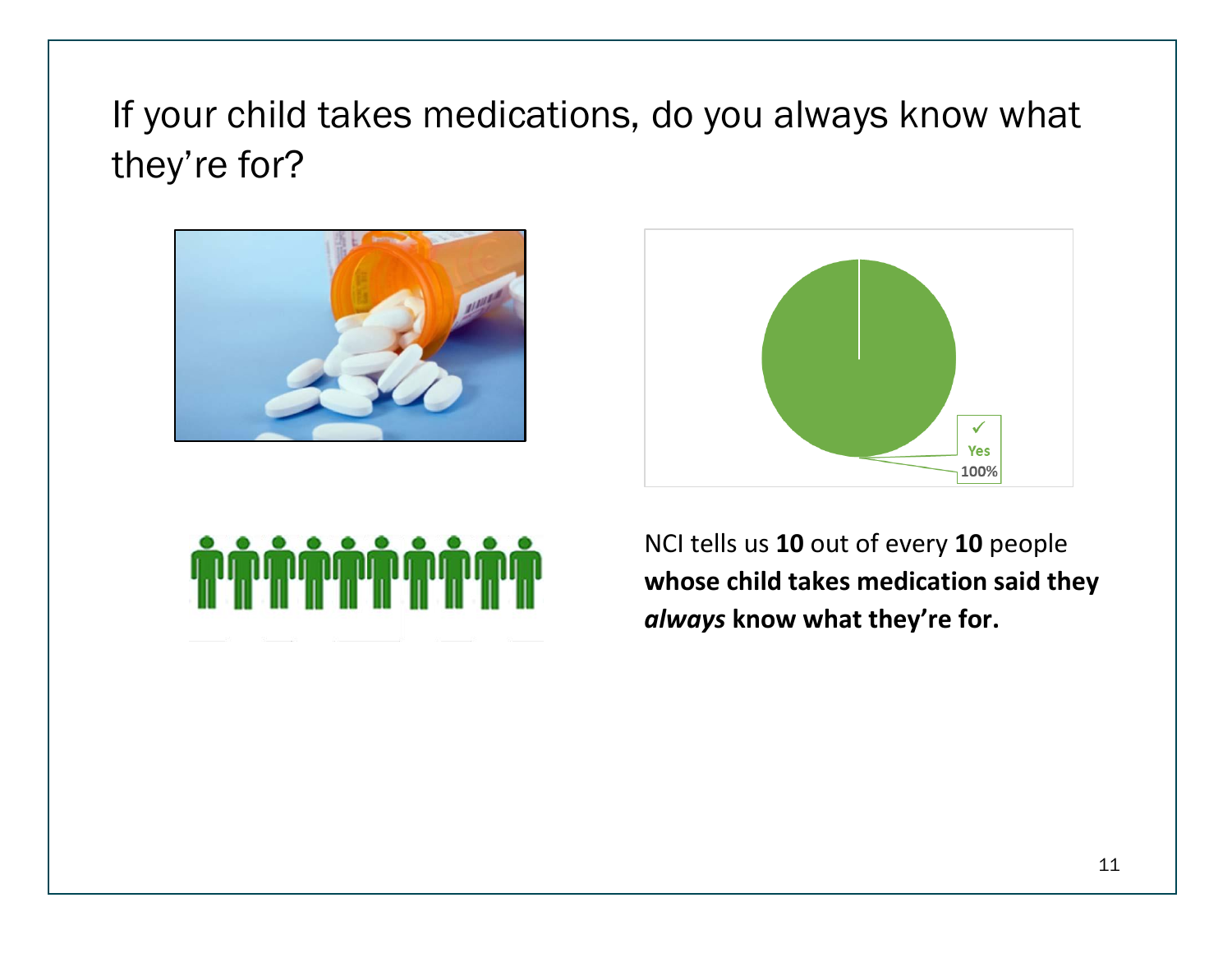If you need respite services, are you always able to use them?







NCI tells us **2** out of every **10** people **who need respite services said they are**  *always* **able to use them.**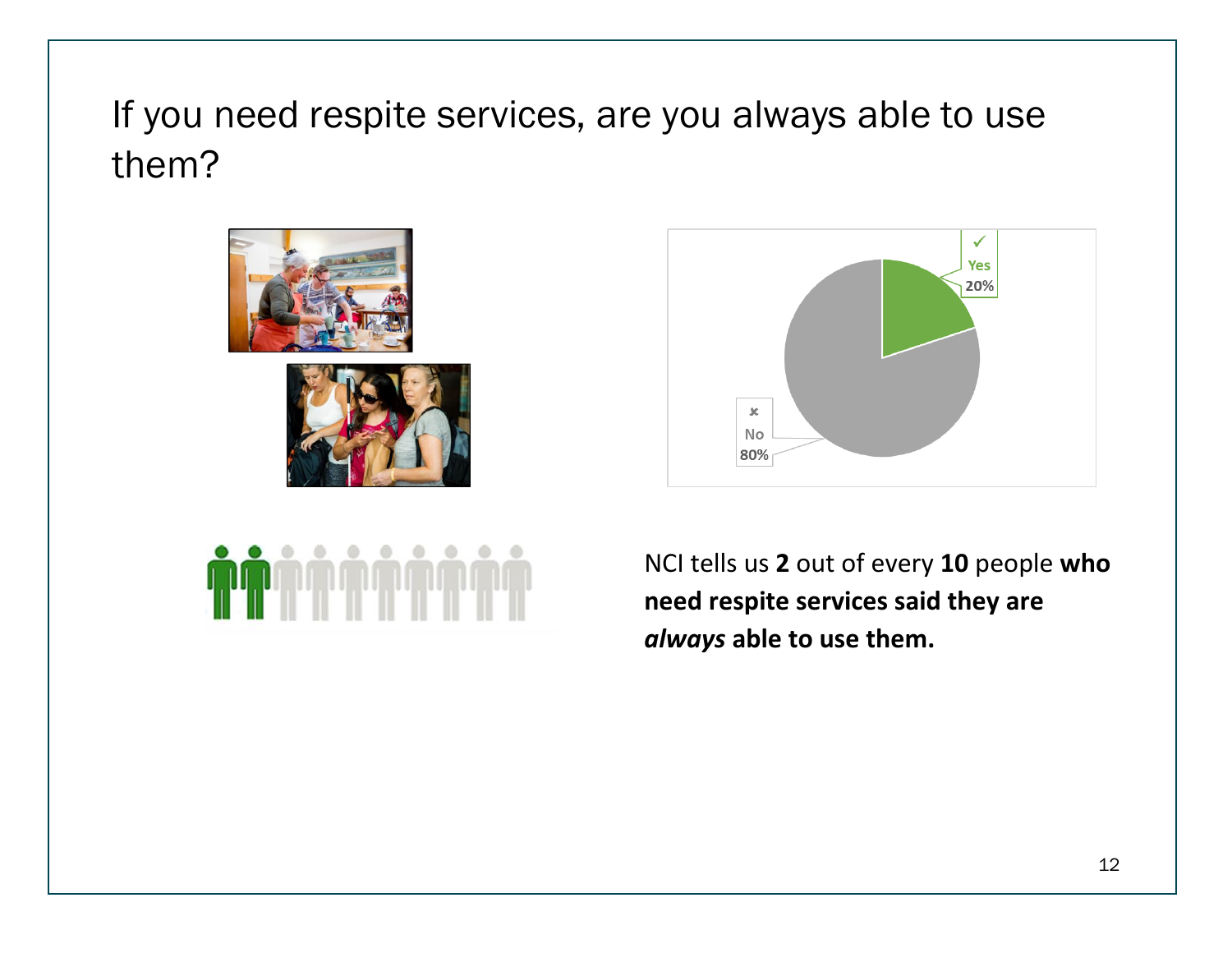If you asked for crisis or emergency services during the past year, were services provided when needed?







NCI tells us **6** out of every **10** people **who asked for crisis or emergency services in the past year, got the services when needed.**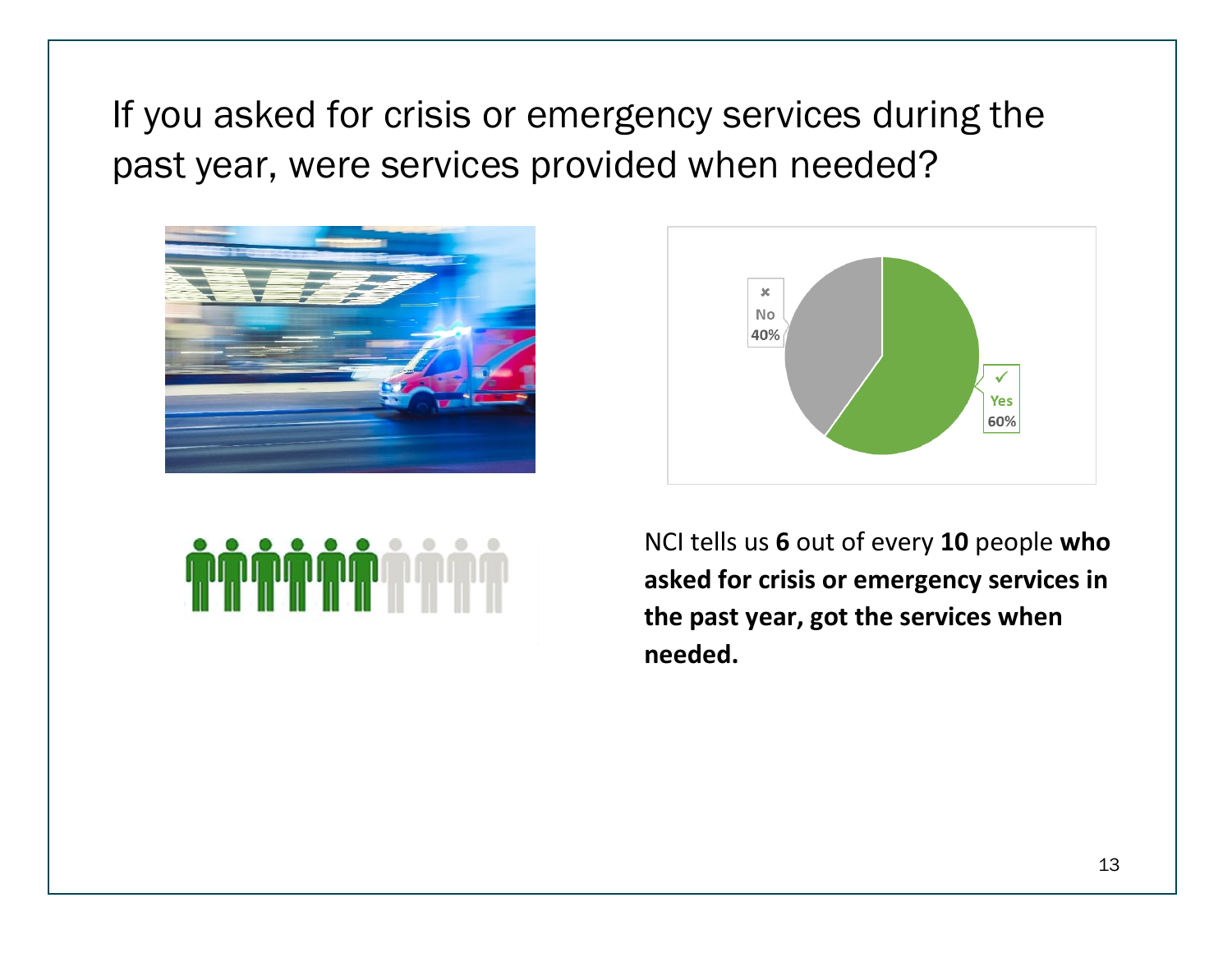#### Access to Needed Services

People use many different kinds of services to help them. NCI asks if families get the services and supports they need.

Reminder:

- When we say "you" we mean the person who is answering the question (most of the time, a parent).
- When we say "child" we mean the child who is getting services from the state.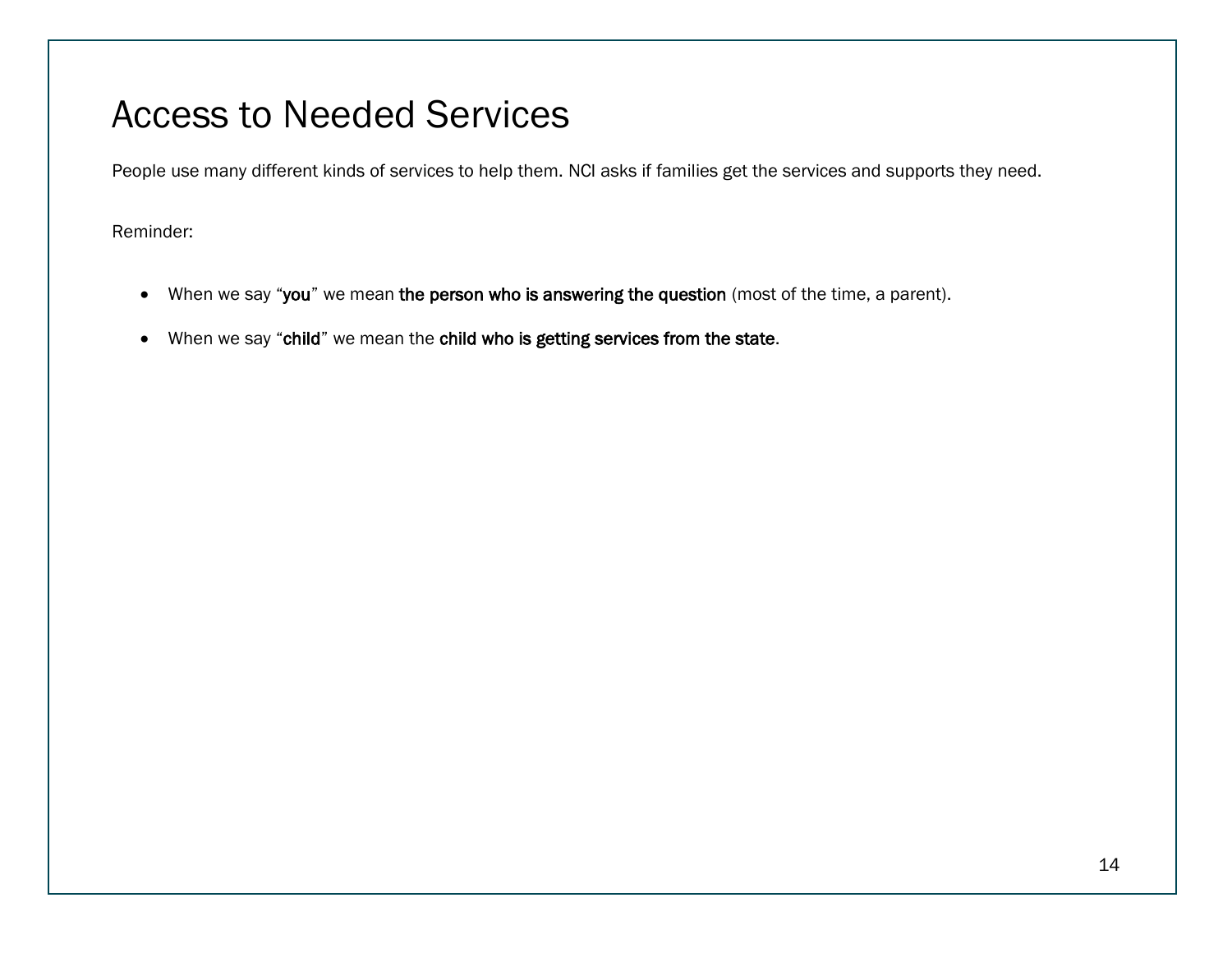Does your child have access to the special equipment or accommodations needed? Things like a wheelchair, ramp or communication board.







NCI tells us **3** out of every **10** people said **their child** *always* **has the special equipment or accommodations needed.**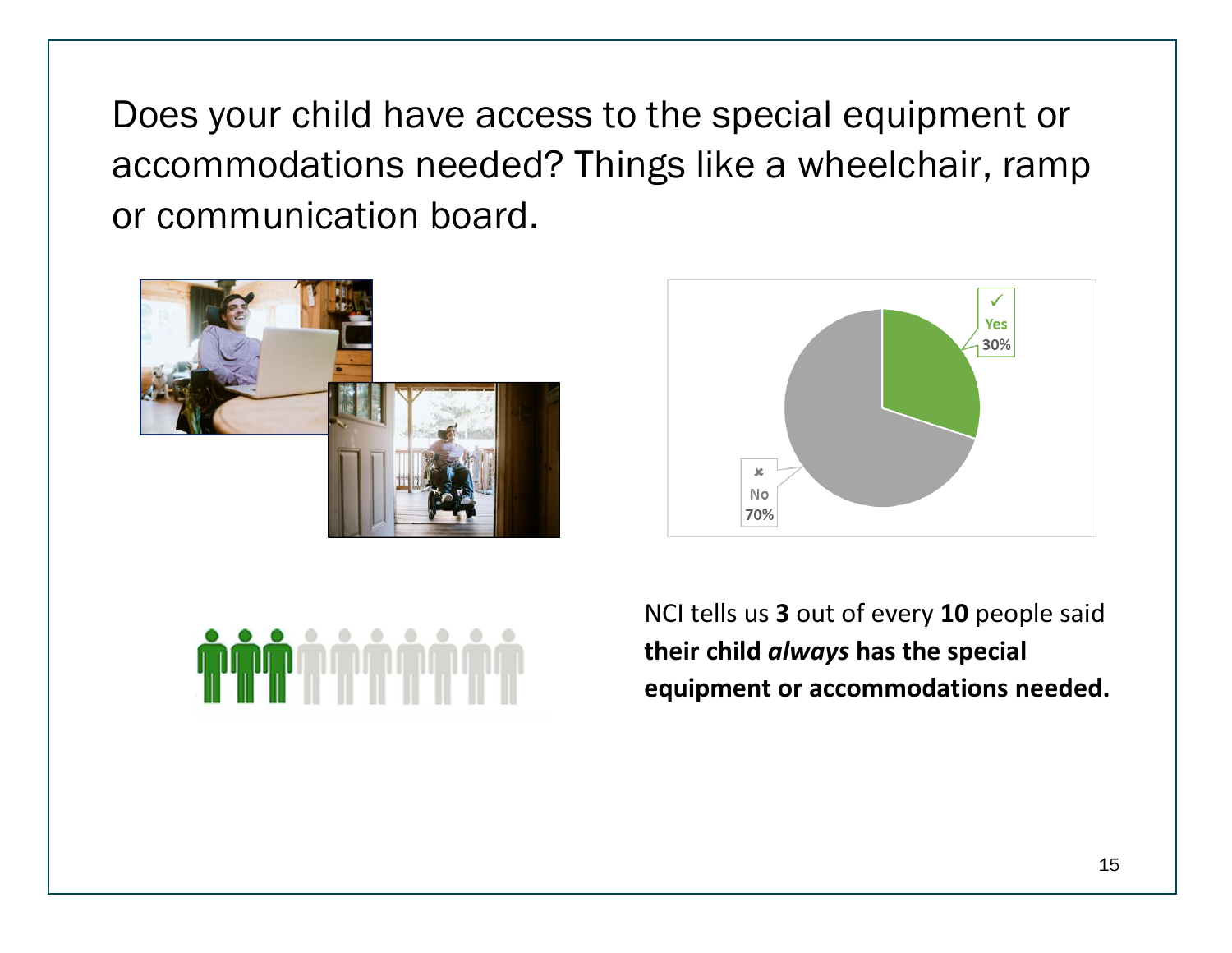#### Does your family get the supports and services it needs?







NCI tells us **6** out of every **10** people said **their family gets the supports and services it needs. ▼**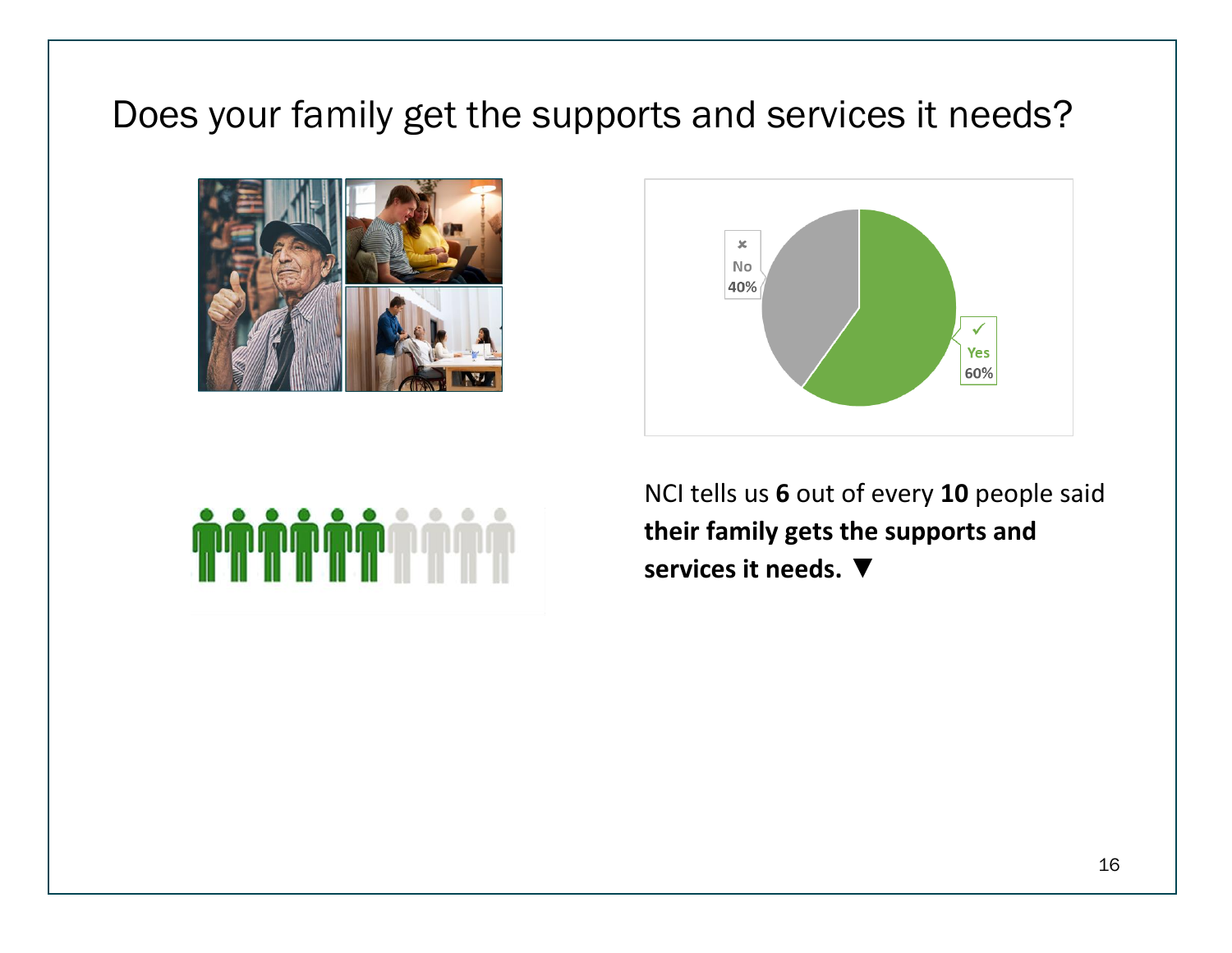#### Satisfaction With Services and Supports

NCI asks families questions about how happy they are with the services they get.

Reminder:

- When we say "you" we mean the person who is answering the question (most of the time, a parent).
- When we say "child" we mean the child who is getting services from the state.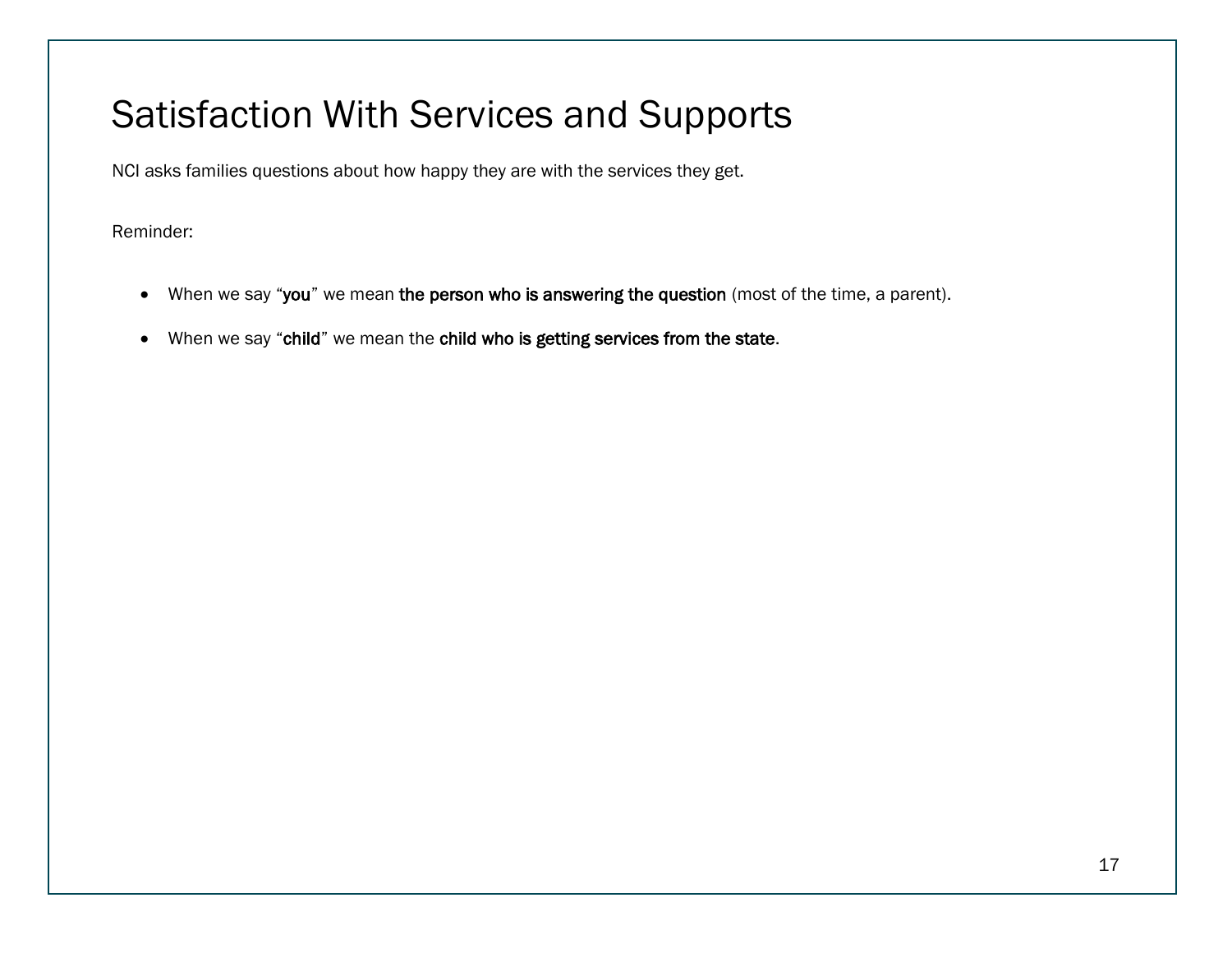## Overall, are you happy with your child's services and supports?







NCI tells us **2** out of every **10** people said **that overall, they are always happy with their child's services and supports.**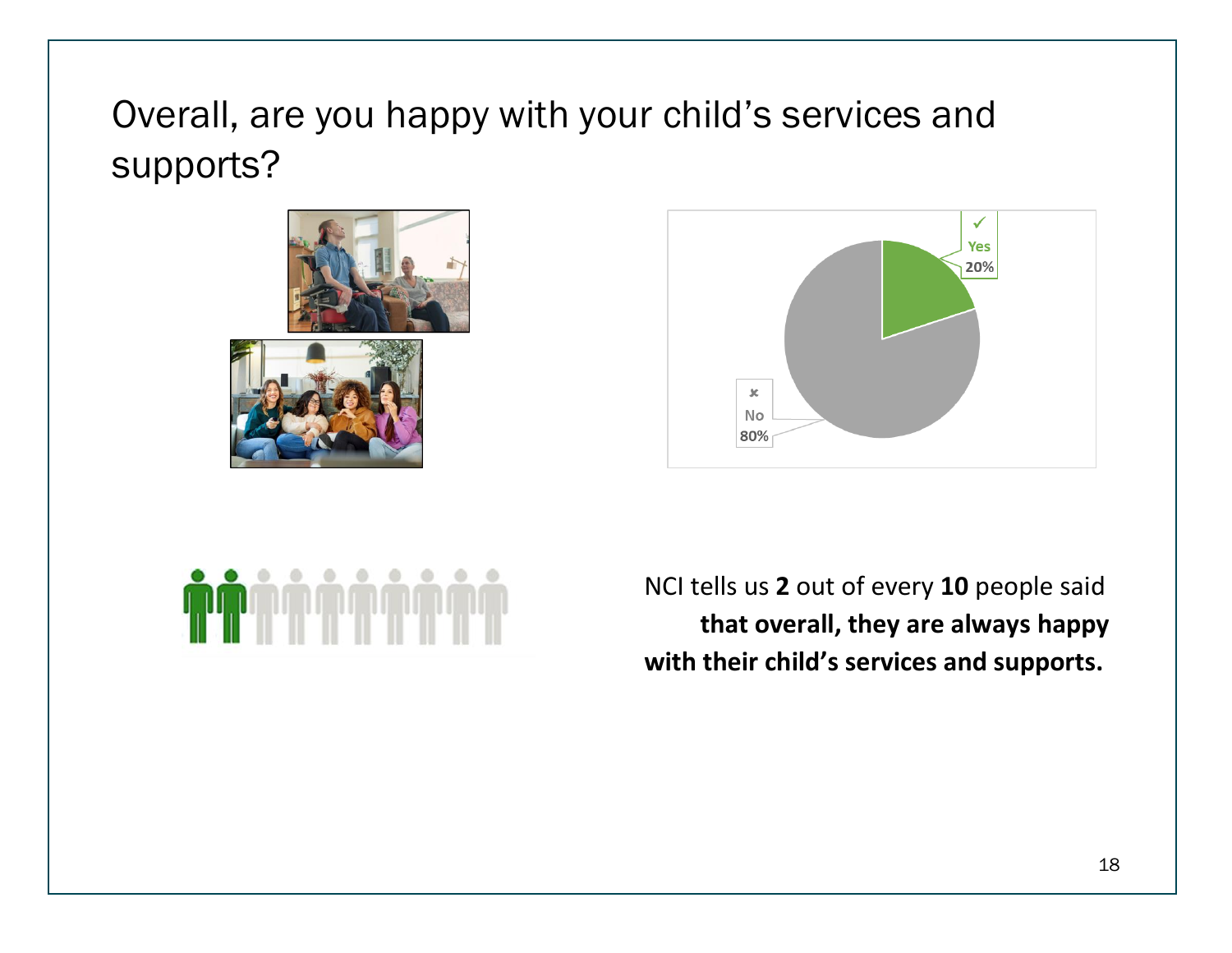Do you feel that services and supports have made a positive difference in the life of your child?







NCI tells us **10** out of every **10** people said **services and supports have made a positive difference in the life of their child. ▲**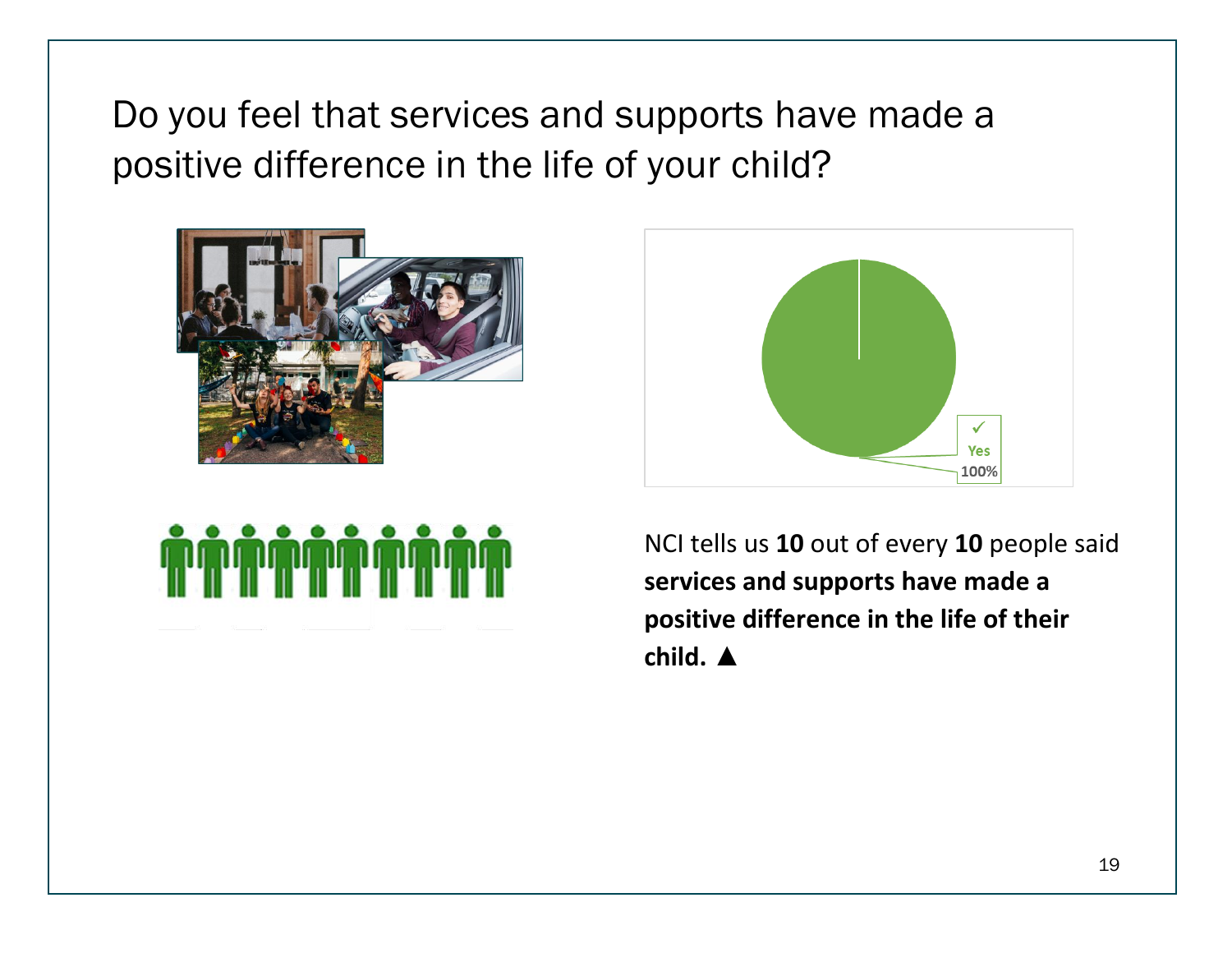Are services and supports helping your child to live a good life?







NCI tells us **10** out of every **10** people said **services and supports are helping their child live a good life.**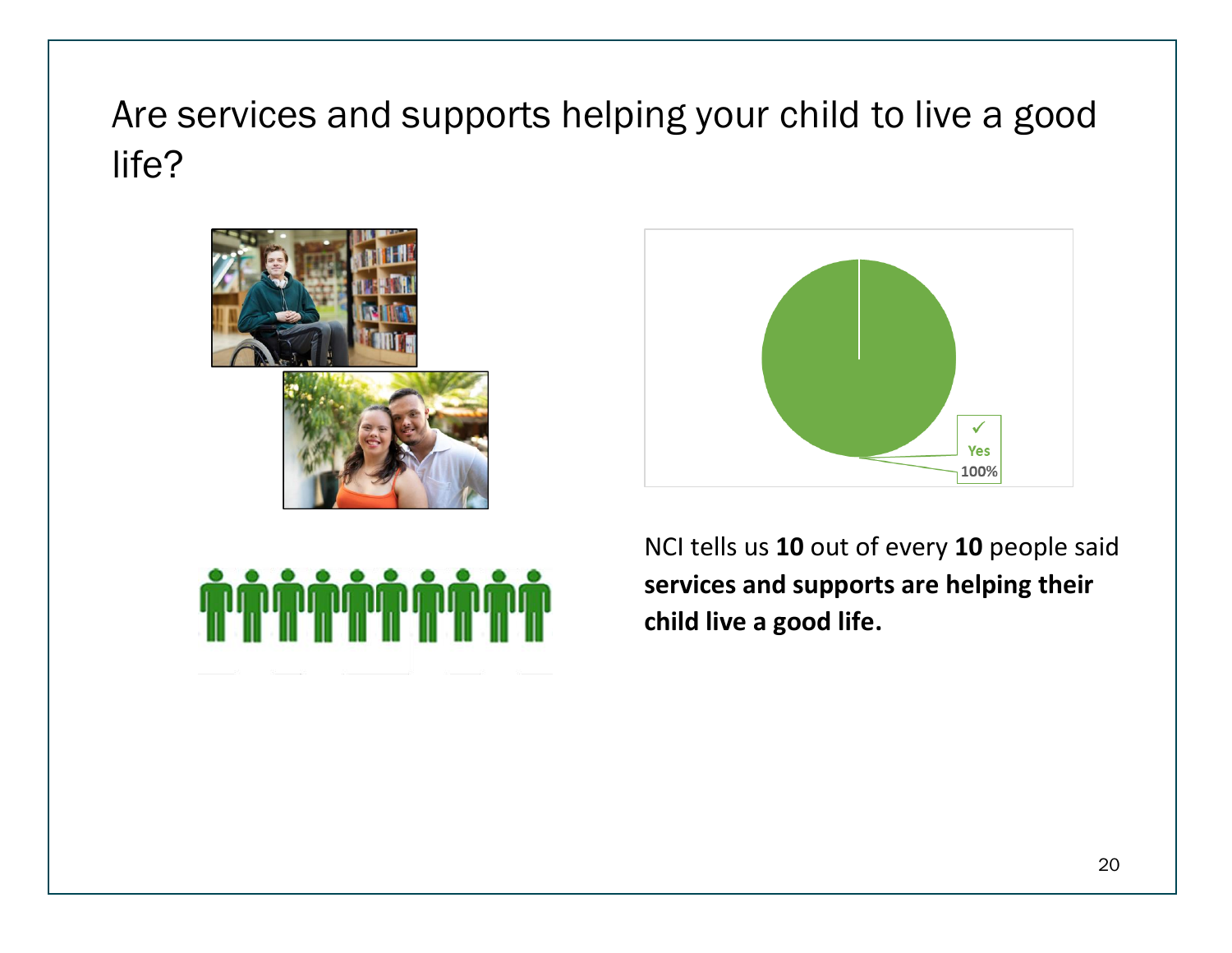# What Did Family of Children with Disabilities in Colorado Say?

- 63% Child can always see health professionals (like a doctor or psychologist) when needed  $\blacktriangledown$
- 60% Child's primary care doctor always understands his/her needs related to his/her disability
- 67% Child can always go to the dentist when needed
- 53% Child's dentist always understands his/her needs related to his/her disability
- 95% Always know what child's medications are for
- 24% Always able to use respite services if needed last year
- 60% Crisis or emergency services were services provided when needed, if they were needed last year
- 32% Child has the special equipment or accommodations needed
- 63% Family gets the supports and services it needs ▼
- 24% Overall, happy with child's services and supports
- 97% Feel that services and supports have made a positive difference in the life of their child  $\triangle$
- 96% Services and supports are helping child to live a good life